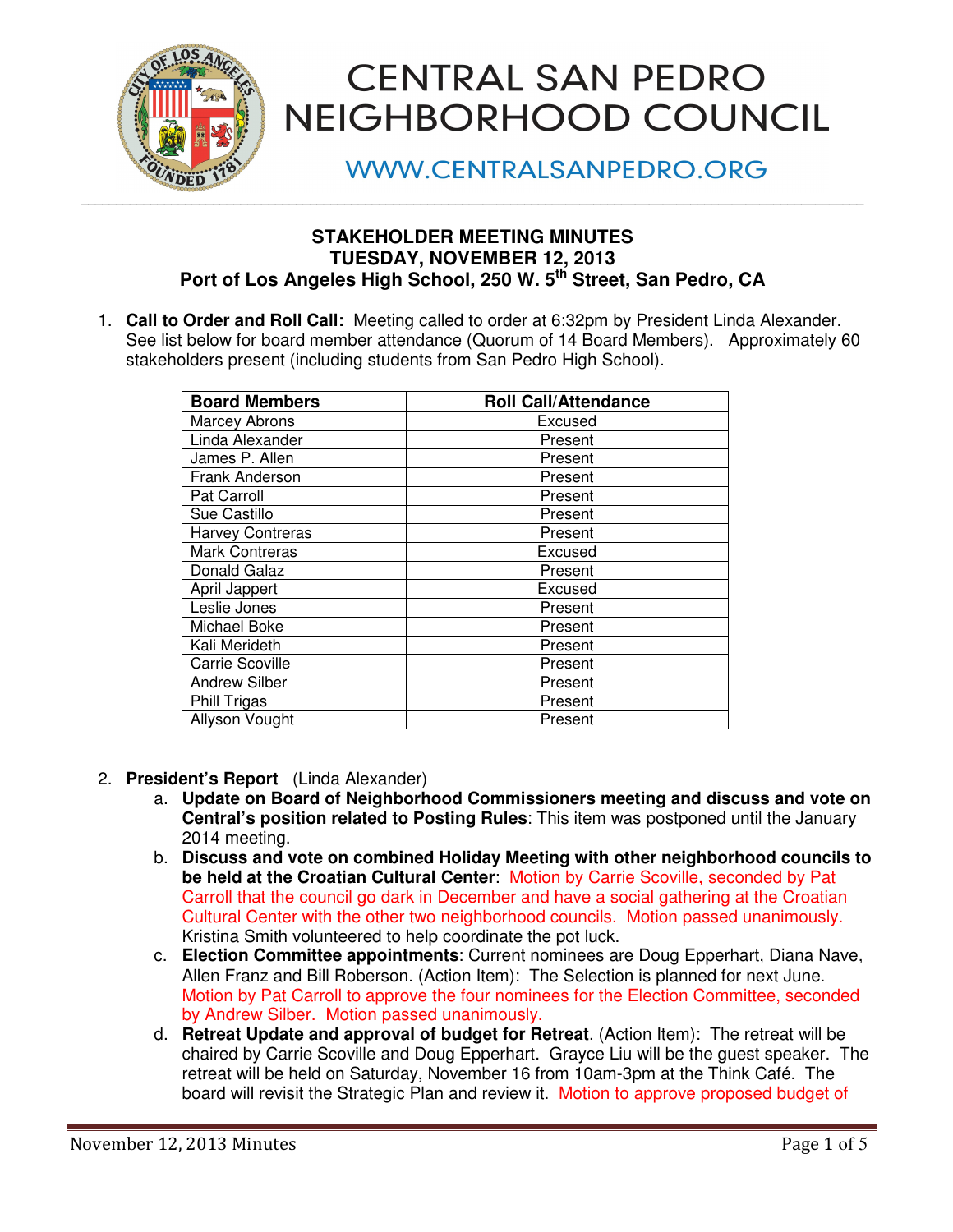\$524 by James Allen, seconded by Pat Carroll and passed with 11 yes votes, 0 no votes and 3 abstentions (L. Alexander, P. Trigas and Michael Boke).

e. President Alexander announced that Mike Cacavelli from the Meals on Wheels provided the food for today's meeting.

### 3. **Public Comment on Non-Agenda Items:**

- a. **Mona Sutton** reported that she is the current co-chair of the Community Police Advisory Board which meets once a month (third Thursday, 6:30pm, at Harbor Station). The mission of the board is to advise and inform the LAPD officers and command staff of quality of life concerns within the community. There is also a Teen CPAB that works on community projects and helps the police with crime, graffiti and teen issues.
- b. **Alan Johnson** announced that the next public outreach meeting for the Ports O'Call Redevelopment Project will be held at the Warner Grand Theatre at 5:30pm on November 19th.
- c. **Bill Roberson**: Talked about the possibility of closing 6<sup>th</sup> Street between Pacific and Mesa as it appears to help bring people to the area.
- d. **Arturo Rodriguez and Rachel Torres**: They would like to be on a future agenda to discuss the Raise LA campaign.
- e. **Michael Gatanz from Peoples Place**: Announced their New Years Eve Party.
- f. **John** (stakeholder, last name not provided): talked about San Pedro High's Water Polo Team. They went to the second round of the Finals.
- 4. **Presentation:** Proposed 24-Unit Residential Project at 8th & Centre Streets. The representative from Metro Investments was not available. Sue Castillo gave a brief summary on the project.

#### 5. **Land Use Committee**:

a. Recommendation from committee to approve  $8<sup>th</sup>$  & Centre Street project. (Action Item):

## **Support for a 24-Unit Residential Project at 8th & Centre Streets by Metro Investments**

On October 10, 2013, the Central San Pedro Neighborhood Council Land Use Committee reviewed the subject proposal. Board Members Sue Castillo (chair), Linda Alexander, Frank Anderson, and Pat Carroll were in attendance, as well as seven other community members. This group agreed to support this project, with conditions:

- 1. Increased articulation of both the front and back facades, with variation in the depth of the building faces and a "step back" of the top floor away from the south alley.
- 2. Gateway-quality landscaping at the corner of 8th & Mesa, as this is an entry to Vinegar Hill.
- 3. Recommendation that the property owners on this block organize to collaborate with the developer to repave the entire alley in this block.

This committee hopes to see this project move forward and review more fully developed plans as they are developed. A letter of provisional support subject to review of the developers plan shall be provided to the City Planning Department and the office of Councilman Buscaino. Approved by the Central San Pedro Neighborhood Council Board by unanimous vote.

### **Reports from Public Officials**:

- 6. **Congresswoman's Office**: Ivan Sulic reported:
	- a. Provided an update on assistance being provided to Philippine citizens here in the US while the country recovers from the recent earthquake. The largest Philippine constituency is in the Congresswoman's area.
	- b. November  $17<sup>th</sup>$ , local businesses will donate 20% of their sales for disaster relief to the Philippines.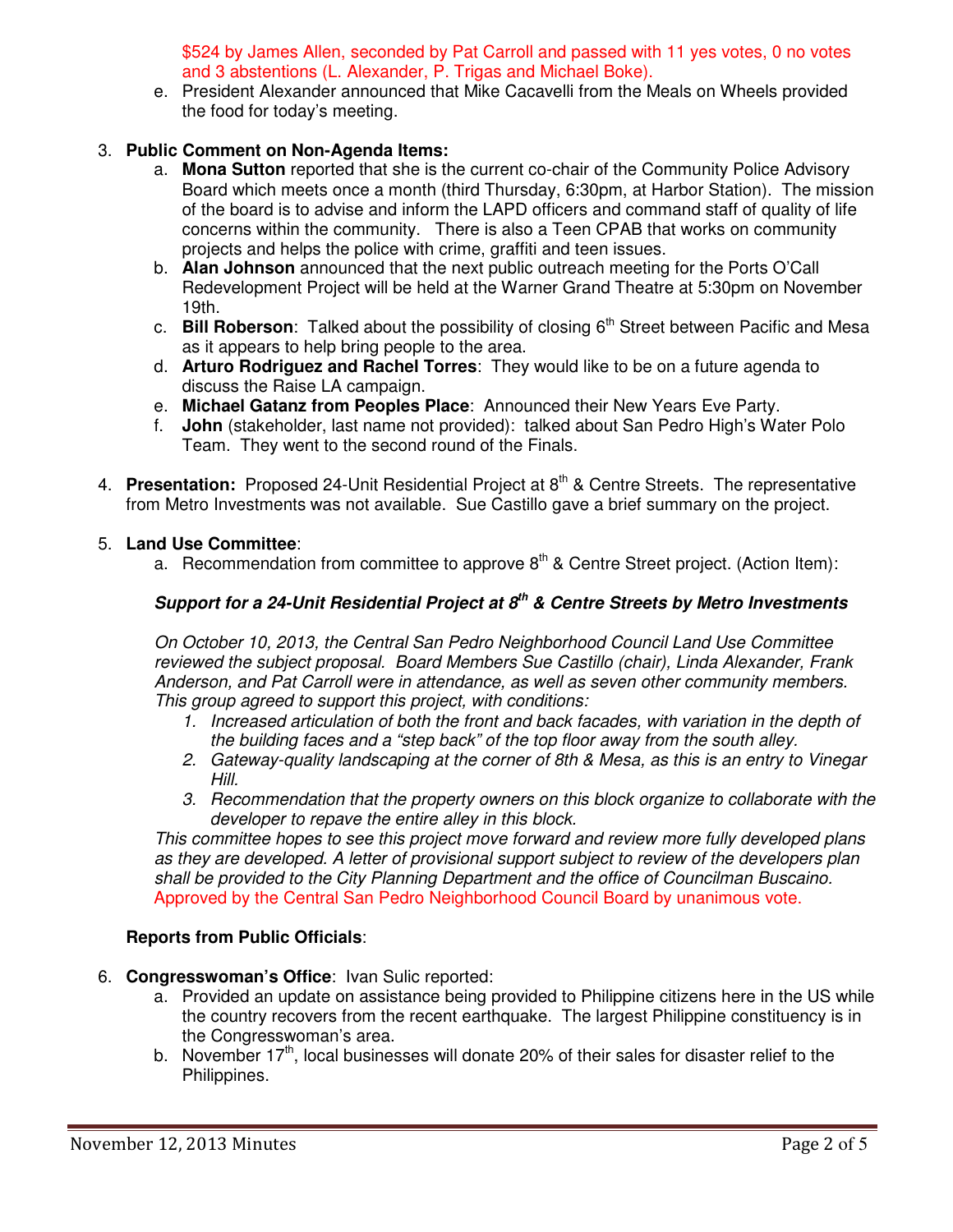- c. Congressional Art Competition is in the planning stages.
- 7. **CD15 Office**. Nicole Wells reported for Ryan Ferguson, who is the new Field Deputy for CD15.
	- a. An update was provided on the "Oversized Vehicles Ordinance" as well as the "Great Streets Initiative."
	- b. Nicole provided an update on the following two issues: Watering of the medians and the issue of the recent street lights that were out on both sides of Harbor Blvd from  $6<sub>th</sub>$  Street to Crescent.
- 8. **Senator Wrights Office**: Bill Orton reported:
	- a. Provided a written review of bills that were signed into law this year and gave a brief overview of some of those bills.
	- b. He announced that Senator Wright will be the Grand Marshal at San Pedro's Holiday Parade.
- 9. **Port of LA:** Augie Bezmalinovich reported:
	- a. Update on upcoming BOHC meetings.
	- b. Announced newest Harbor Commissioners.
	- c. Announced that Gary Lee Moore is the new Interim Director at the Port of LA.
	- d. Announced two public outreach meetings (Dec. 2 & 3) addressing construction involving C Street in Wilmington and the 110 Freeway, as well as the on ramp by the Harbor Division Police Station.
	- e. The Harbor Community Benefits sponsorship program awarded a total of \$50,000 in grants to 14 recipients.
	- f. Cirque de Soliel was a huge success.
	- g. Announced a birthday party event for the Vincent Thomas Bridge at Catalina Express Terminal Thursday, November 21<sup>st</sup> from 5:30pm-7:30.
	- h. Andrew Silber asked for an update on the Water Cut and asked for more information on the 7<sup>th</sup> Street Pier project.

### 10. **Public Safety:**

- a. LAPD Captain Nancy Lauer reported on the following:
	- i. She commended the youth who were present at today's meeting and acknowledged Mona Sutton and Leslie Jones' attendance at the Community Police Advisory Board Summit.
	- ii. Lauer also asked the community to visit the Harbor Division Facebook page. She talked about the success of social media in capturing suspects.
	- iii. Recent crime statistics were shared. San Pedro and Harbor Division is trending in a very positive way. A reduction in crime rates this year will surpass other years. Violent crime down 21%.
	- iv. Suggestions to keep watch over neighbors.
- b. Officer Nua also gave a brief report.
- c. **Final Report on Police Town Hall Meeting:** James Allen submitted an extensive written final report for board members to review.
- d. **Approval of Letter to Chief Beck regarding staffing the Harbor Station Jail** with copies to go to the Councilman and LAPD Harbor Division Captain: Leslie Jones commented that 77<sup>th</sup> Division is getting new floors and our Harbor Division jail will be open for about 6 weeks. Leslie will follow up with Ryan Ferguson of CD15 on the issue. A letter will be submitted in January for board approval

## 11. **Homelessness in the Harbor Area**. **Report from Ad Hoc Committee**:

a. Sue Castillo gave an update on the planning of the forum being scheduled for next Spring. The Committee is working with working groups at Marymount College on this project.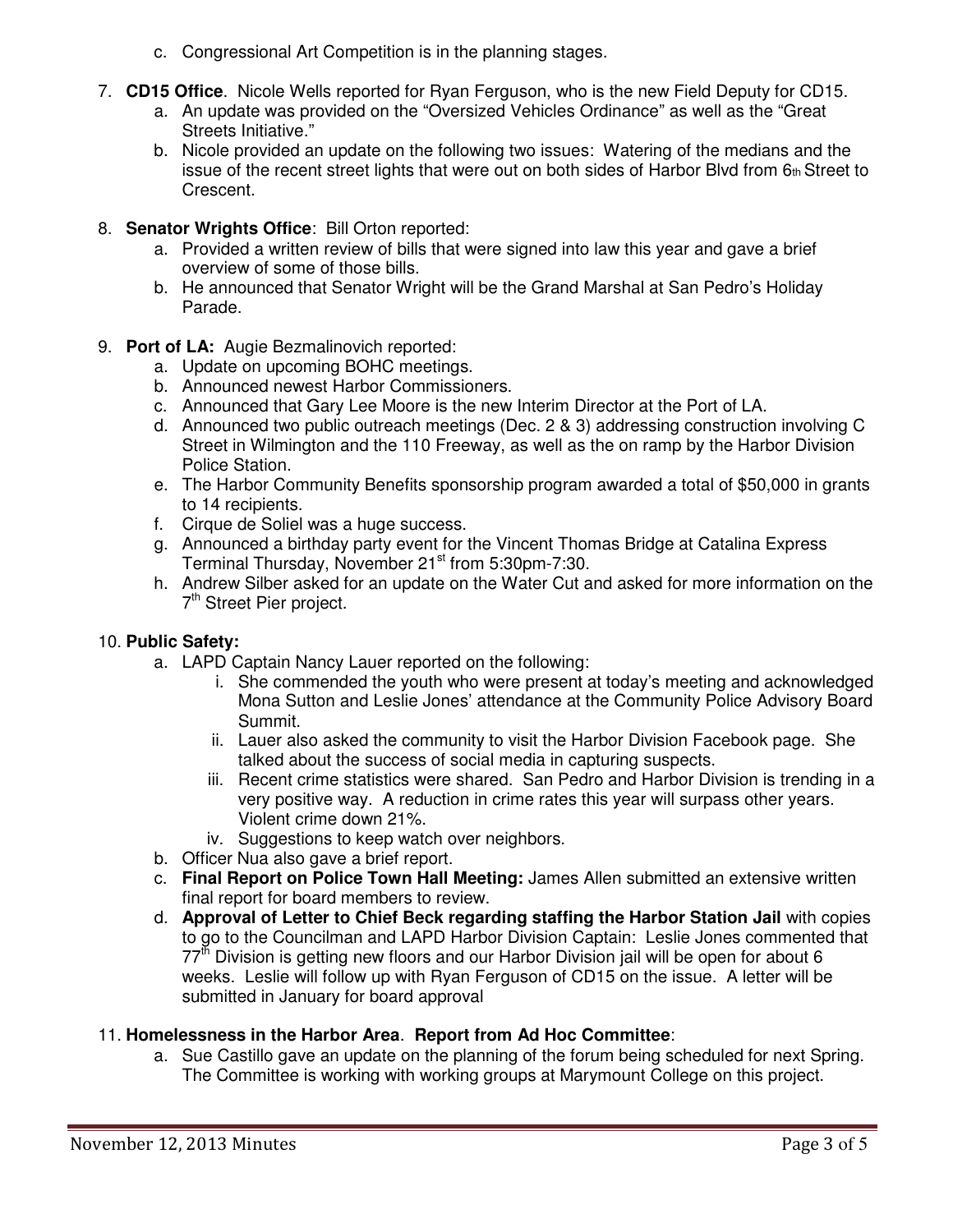- b. A letter will be drafted inviting the Chamber of Commerce and PBID to participate in the forum.
- e. The next ad hoc committee meeting is scheduled for November 14, 2013.

## 12. **Finance Committee:**

- a. **Report from Budget Day**. Frank Anderson and Kali Merideth attended the Mayor's Budget Day. They reported that City Hall has a lot of new personnel and the Mayor's office is trying to renew transparency with on-line tools. Their thinking process is more progressive and they have a goal to run more efficiently.
- b. **Approval of Bank Statements**: The bank statements for July, August and September were reviewed.
	- 1. The July 2013 monthly expenditure report was approved with a roll call vote. (9 yes, 0 no, 3 abstentions)
	- 2. The August 2013 monthly expenditure report was approved with a roll call vote. (11 yes, 0 no, 2 abstentions)
- c. **Approval of Budget Line Item Adjustments:** Motion by Kali Merideth, seconded by Andrew Silber, to approve items 1, 3, 4, and 5 as listed below.

1. \$350 for food and possible outreach from line 301 Uncommittee Funds to new line 203B Homelessness Forum.

3. \$60 for business cards from line 107 Translation and Transcription to 105A Office Supplies and Equipment.

4. \$5,000 moved from line 202 Election Outreach expense to New DONE Category 501 Election Expense.

5. Release \$70 from line 105A Office Supplies as plaque for Ricardo Hong was donated. Motion to approve items 1, 3, 4 and 5 was passed with a roll call vote. (11 yes, 0 no, 3 abstentions)

- d. **Item #2:** \$75 to support San Pedro "Holiday Parade" from line 301 Uncommitted Funds to 203C Holiday Parade. Approved with Roll Call Vote. (9 yes, 0 no, 4 abstentions)
- 13. **Leland Park Ad Hoc Committee:** Frank Anderson provided a final report and thanked Debbie for all her hard work on improving the park. A park advisory board is being formed which will take place of the ad hoc committee. Some short term goals have been established and long term goals have also been discussed. There is a meeting scheduled for Monday November 18<sup>th</sup> at the Park. Michael Shull from the Dept. of Rec and Parks will be there. There has been a neighborhood watch established in the neighborhood of the Park.

## 14. **Port Relations Committee Report:**

- a. Frank Anderson gave an overview from Augie Bezmalinovich's written report provided after the Port Committee Meeting held October 23, 2013.(Available on the Central SPNC website on the Port Committee's page).
- b. At the meeting with Cynthia Ruiz, a replacement idea for PCAC was discussed and is being pursued.
- c. **Approval of Letter Re: Detaining of crew members on cruise ships in Port of LA**. The letter will be revised and brought back to the board for review.

## 15. **CD15 Report**

a. In response to Andrew Silber's questions about the  $7<sup>th</sup>$  Street Pier, the watering of the medians and the issue of street lights being out on both sides of Harbor Blvd from  $6<sup>th</sup>$  Street to Crescent, the CD15 Representative, Nicole Wells, provided updates. (See CD15 report in item #7 above).